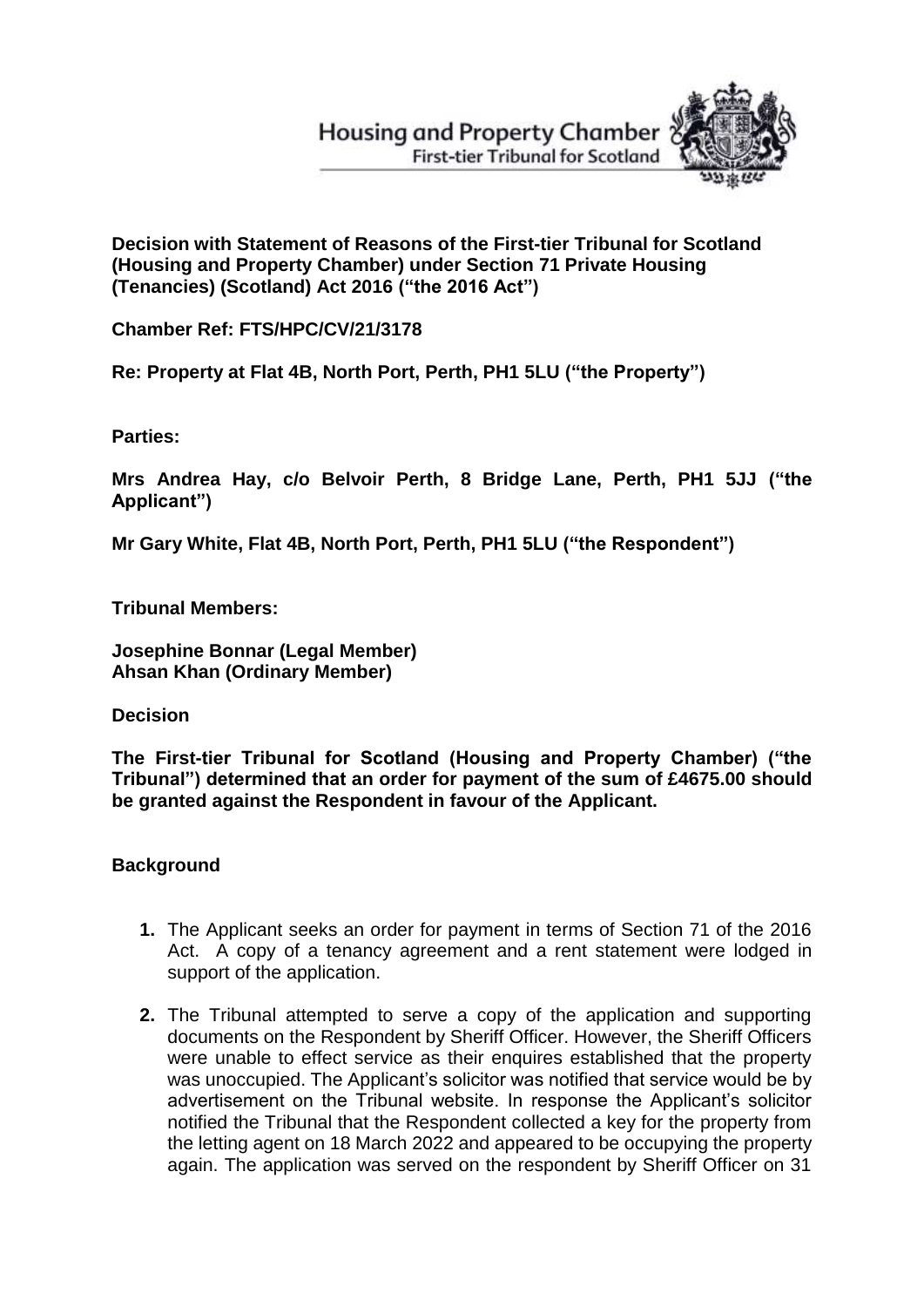March 2022. Both parties were notified that a Case Management Discussion ("CMD") would take place on 10 May 2022 at 10am by telephone conference call and that they were required to participate. On the 27 April 2021, the Applicant's solicitor lodged an updated rent statement showing rent arrears of £4675. She stated that a copy had also been emailed to the Respondent.

**3.** The CMD took place at 10am on 10 May 2022. The Applicant was represented by Ms McNicol, solicitor. The Respondent did not participate and was not represented.

#### **Case Management Discussion**

- **4.** Ms McNicol advised the Tribunal that prior to 18 March 2022, neighbours had indicated that the property was unoccupied. However, since he collected the key from the letting agent, it appears that the Respondent has moved back in. She also advised that she sent him a copy of the application and CMD notification letter by email.
- **5.** Ms McNicol advised the Tribunal that the Respondent paid a deposit before moving into the property but has not paid any rent. As a result, the rent due for the whole of the tenancy is outstanding. She confirmed that no payments have been made since the updated rent statement was lodged and the rent due on 7 May 2022 is also unpaid. Little information is held about the Respondent's circumstances. He previously indicated that he had applied for a Tenant Hardship Loan, but this did not result in any payments to the rent account. Ms McNicol stated that a payment order is sought for the sum of £4675.

### **Findings in Fact**

- 6. The Applicant is the owner and landlord of the property.
- 7. The Respondent is the tenant of the property in terms of a private residential tenancy.
- 8. The Respondent is due to pay rent at the rate of £425 per month.
- 9. The Respondent owes the sum of £4675 in unpaid rent for the period 7 June 2021 to 6 May 2022.

## **Reasons for Decision**

10.The application was submitted with a private residential tenancy agreement and a rent statement. An updated rent statement was submitted prior to the CMD. In terms of the tenancy agreement, rent is due to be paid at the rate of £425 per month. The Respondent continues to reside at the property but has paid no rent since the start of the tenancy. The Tribunal is satisfied that the